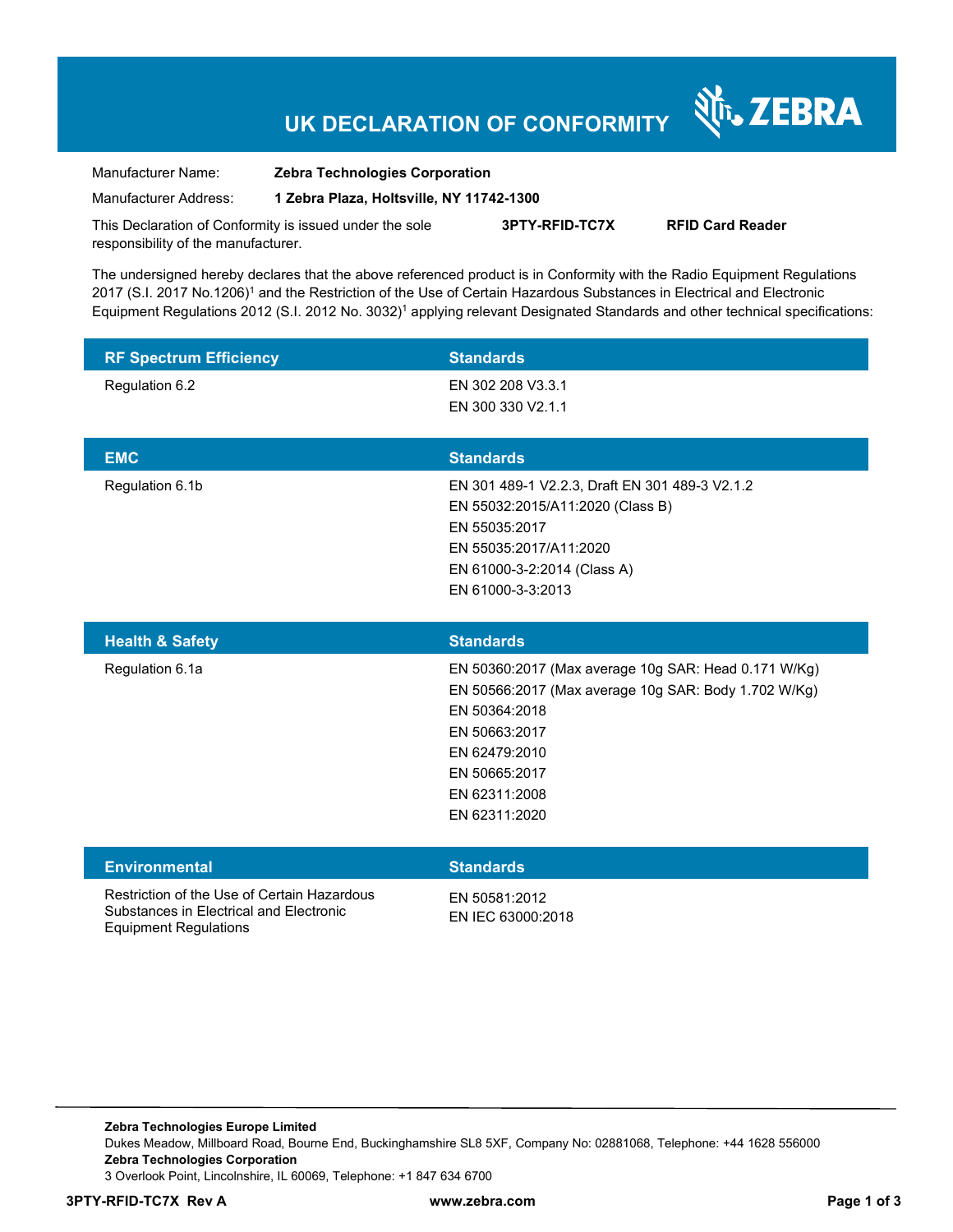## **UK DECLARATION OF CONFORMITY**



With regard to the Radio Equipment Regulations 2017 (S.I. 2017 No.1206)<sup>1</sup>, the conformity assessment procedure referred to in regulation 41(4)(a) and detailed in Schedule 2 has been followed.

 $^{\rm 1}$  As amended by applicable EU withdrawal legislation implemented at the time of issuing this declaration

### **Signed on behalf of Zebra Technologies Corporation**

*(Signature of authorized person)* Marco Belli Rev: A Alexander And The Control of the Control of the Control of the Control of the Control of the Control of the Control of the Control of the Control of the Control of the Control of the Control of the Contr Sr. Manager, Regulatory Date: 15 November 2021 Place: Bourne End, UK